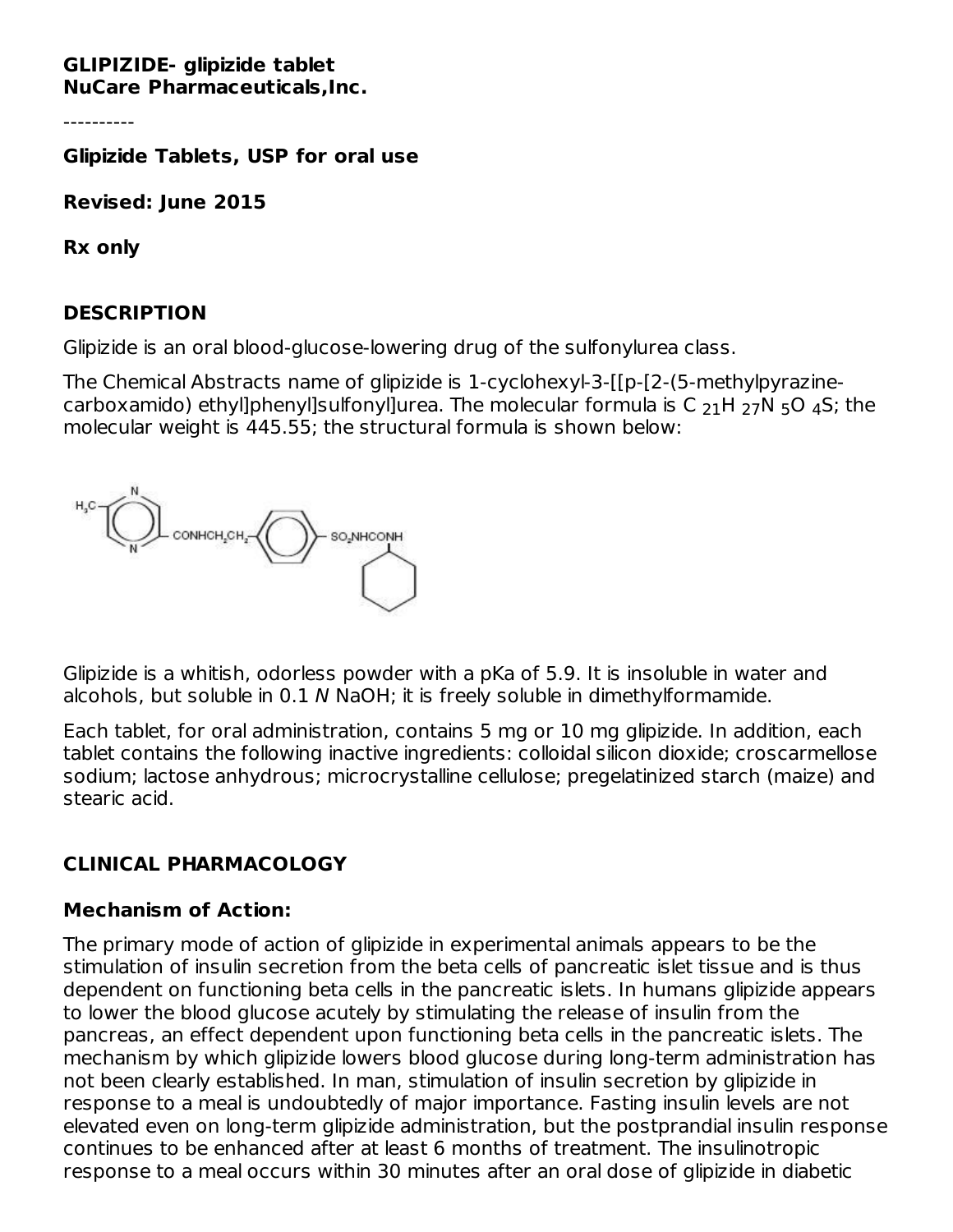patients, but elevated insulin levels do not persist beyond the time of the meal challenge. Extrapancreatic effects may play a part in the mechanism of action of oral sulfonylurea hypoglycemic drugs.

Blood sugar control persists in some patients for up to 24 hours after a single dose of glipizide, even though plasma levels have declined to a small fraction of peak levels by that time (see **Pharmacokinetics** below).

Some patients fail to respond initially, or gradually lose their responsiveness to sulfonylurea drugs, including glipizide. Alternatively, glipizide may be effective in some patients who have not responded or have ceased to respond to other sulfonylureas.

## **Other Effects:**

It has been shown that glipizide therapy was effective in controlling blood sugar without deleterious changes in the plasma lipoprotein profiles of patients treated for NIDDM.

In a placebo-controlled, crossover study in normal volunteers, glipizide had no antidiuretic activity and, in fact, led to a slight increase in free water clearance.

## **Pharmacokinetics:**

Gastrointestinal absorption of glipizide in man is uniform, rapid, and essentially complete. Peak plasma concentrations occur 1 to 3 hours after a single oral dose. The half-life of elimination ranges from 2 to 4 hours in normal subjects, whether given intravenously or orally. The metabolic and excretory patterns are similar with the two routes of administration, indicating that first-pass metabolism is not significant. Glipizide does not accumulate in plasma on repeated oral administration. Total absorption and disposition of an oral dose was unaffected by food in normal volunteers, but absorption was delayed by about 40 minutes. Thus glipizide was more effective when administered about 30 minutes before, rather than with, a test meal in diabetic patients. Protein binding was studied in serum from volunteers who received either oral or intravenous glipizide and found to be 98 to 99% one hour after either route of administration. The apparent volume of distribution of glipizide after intravenous administration was 11 liters, indicative of localization within the extracellular fluid compartment. In mice no glipizide or metabolites were detectable autoradiographically in the brain or spinal cord of males or females, nor in the fetuses of pregnant females. In another study, however, very small amounts of radioactivity were detected in the fetuses of rats given labelled drug.

The metabolism of glipizide is extensive and occurs mainly in the liver. The primary metabolites are inactive hydroxylation products and polar conjugates and are excreted mainly in the urine. Less than 10% unchanged glipizide is found in the urine.

## **INDICATIONS AND USAGE**

Glipizide tablets are indicated as an adjunct to diet and exercise to improve glycemic control in adults with type 2 diabetes mellitus.

# **CONTRAINDICATIONS**

Glipizide tablets are contraindicated in patients with: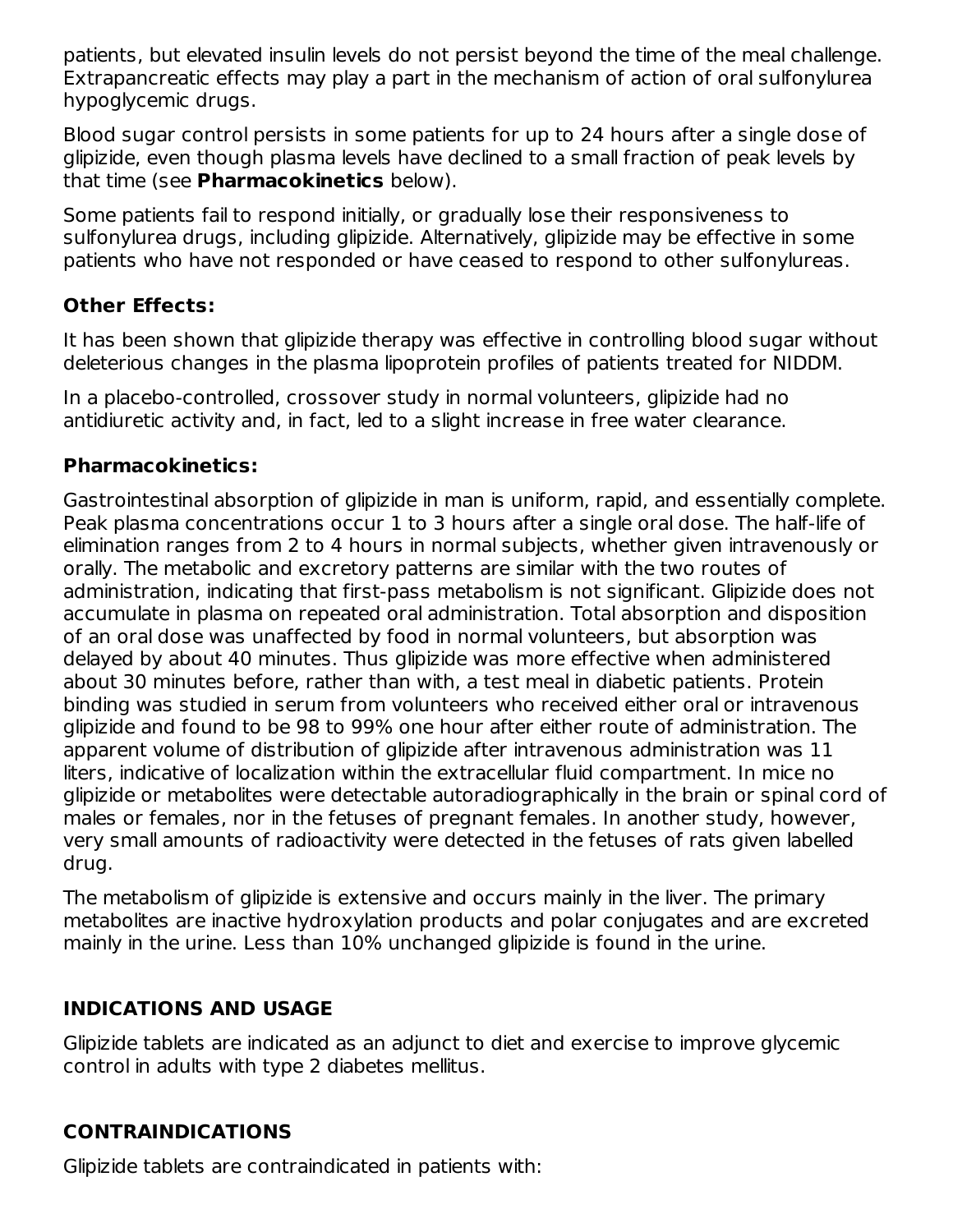1. Known hypersensitivity to the drug.

2. Type 1 diabetes mellitus, diabetic ketoacidosis, with or without coma. This condition should be treated with insulin.

#### **WARNINGS**

#### **SPECIAL WARNING ON INCREASED RISK OF CARDIOVASCULAR MORTALITY:**

**The administration of oral hypoglycemic drugs has been reported to be associated with increased cardiovascular mortality as compared to treatment with diet alone or diet plus insulin. This warning is based on the study conducted by the University Group Diabetes Program (UGDP), a long-term prospective clinical trial designed to evaluate the effectiveness of glucoselowering drugs in preventing or delaying vascular complications in patients with non-insulin-dependent diabetes. The study involved 823 patients who were randomly assigned to one of four treatment groups (Diabetes, 19, supp. 2: 747-830, 1970).**

**UGDP reported that patients treated for 5 to 8 years with diet plus a fixed dose of tolbutamide (1.5 grams per day) had a rate of cardiovascular mortality approximately 2 1/2 times that of patients treated with diet alone. A significant increase in total mortality was not observed, but the use of tolbutamide was discontinued based on the increase in cardiovascular mortality, thus limiting the opportunity for the study to show an increase in overall mortality. Despite controversy regarding the interpretation of these results, the findings of the UGDP study provide an adequate basis for this warning. The patient should be informed of the potential risks and advantages of glipizide and of alternative modes of therapy.**

**Although only one drug in the sulfonylurea class (tolbutamide) was included in this study, it is prudent from a safety standpoint to consider that this warning may also apply to other oral hypoglycemic drugs in this class, in view of their close similarities in mode of action and chemical structure.**

## **PRECAUTIONS**

#### **General**

**Macrovascular Outcomes:** There have been no clinical studies establishing conclusive evidence of macrovascular risk reduction with glipizide or any other anti-diabetic drug.

**Renal and Hepatic Disease:** The metabolism and excretion of glipizide may be slowed in patients with impaired renal and/or hepatic function. If hypoglycemia should occur in such patients, it may be prolonged and appropriate management should be instituted.

**Hypoglycemia:** All sulfonylurea drugs are capable of producing severe hypoglycemia. Proper patient selection, dosage, and instructions are important to avoid hypoglycemic episodes. Renal or hepatic insufficiency may cause elevated blood levels of glipizide and the latter may also diminish gluconeogenic capacity, both of which increase the risk of serious hypoglycemic reactions. Elderly, debilitated or malnourished patients, and those with adrenal or pituitary insufficiency are particularly susceptible to the hypoglycemic action of glucose-lowering drugs. Hypoglycemia may be difficult to recognize in the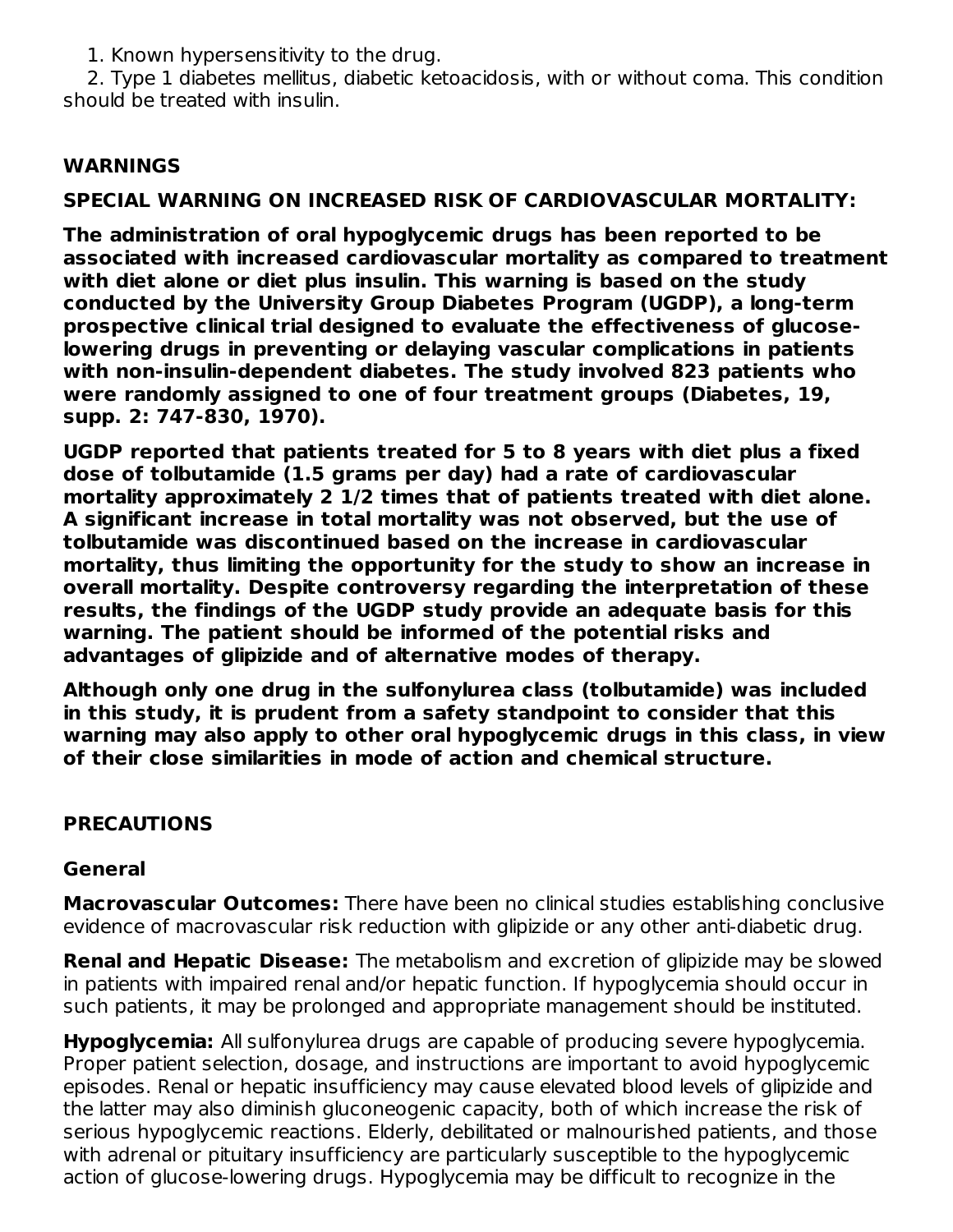elderly, and in people who are taking beta-adrenergic blocking drugs. Hypoglycemia is more likely to occur when caloric intake is deficient, after severe or prolonged exercise, when alcohol is ingested, or when more than one glucose-lowering drug is used.

**Loss of Control of Blood Glucose:** When a patient stabilized on any diabetic regimen is exposed to stress such as fever, trauma, infection, or surgery, a loss of control may occur. At such times, it may be necessary to discontinue glipizide and administer insulin.

The effectiveness of any oral hypoglycemic drug, including glipizide, in lowering blood glucose to a desired level decreases in many patients over a period of time, which may be due to progression of the severity of the diabetes or to diminished responsiveness to the drug. This phenomenon is known as secondary failure, to distinguish it from primary failure in which the drug is ineffective in an individual patient when first given.

**Hemolytic Anemia:** Treatment of patients with glucose 6-phosphate dehydrogenase (G6PD) deficiency with sulfonylurea agents can lead to hemolytic anemia. Because glipizide belongs to the class of sulfonylurea agents, caution should be used in patients with G6PD deficiency and a non-sulfonylurea alternative should be considered. In postmarketing reports, hemolytic anemia has also been reported in patients who did not have known G6PD deficiency.

#### **Laboratory Tests:**

Blood and urine glucose should be monitored periodically. Measurement of glycosylated hemoglobin may be useful.

#### **Information for Patients:**

Patients should be informed of the potential risks and advantages of glipizide and of alternative modes of therapy. They should also be informed about the importance of adhering to dietary instructions, of a regular exercise program, and of regular testing of urine and/or blood glucose.

The risks of hypoglycemia, its symptoms and treatment, and conditions that predispose to its development should be explained to patients and responsible family members. Primary and secondary failure should also be explained.

## **Physician Counseling Information for Patients:**

In initiating treatment for type 2 diabetes, diet should be emphasized as the primary form of treatment. Caloric restriction and weight loss are essential in the obese diabetic patient. Proper dietary management alone may be effective in controlling the blood glucose and symptoms of hyperglycemia. The importance of regular physical activity should also be stressed, and cardiovascular risk factors should be identified and corrective measures taken where possible. Use of glipizide or other antidiabetic medications must be viewed by both the physician and patient as a treatment in addition to diet and not as a substitution or as a convenient mechanism for avoiding dietary restraint. Furthermore, loss of blood glucose control on diet alone may be transient, thus requiring only short-term administration of glipizide or other antidiabetic medications. Maintenance or discontinuation of glipizide or other antidiabetic medications should be based on clinical judgment using regular clinical and laboratory evaluations.

## **Drug Interactions:**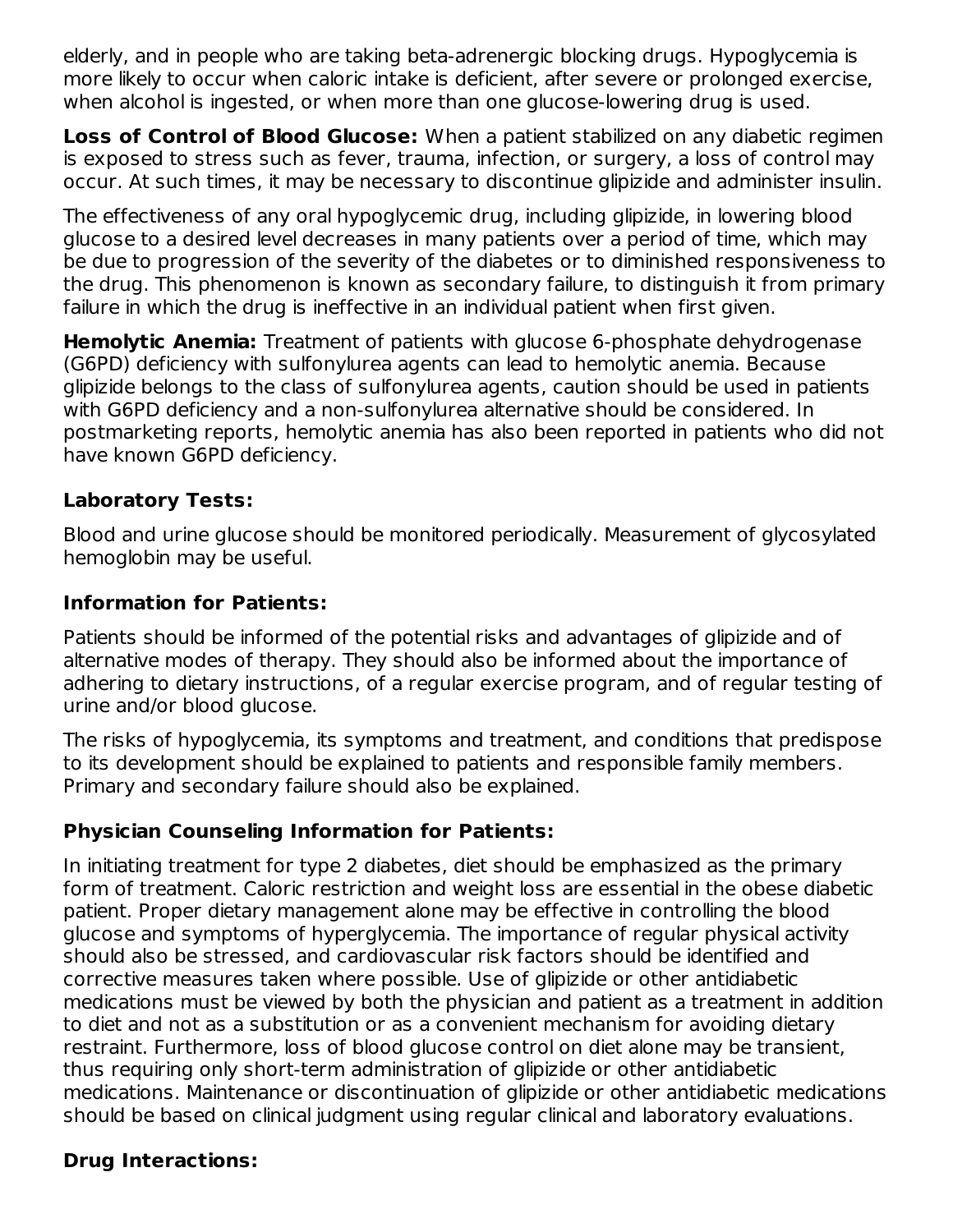The hypoglycemic action of sulfonylureas may be potentiated by certain drugs including nonsteroidal anti-inflammatory agents, some azoles, and other drugs that are highly protein bound, salicylates, sulfonamides, chloramphenicol, probenecid, coumarins, monoamine oxidase inhibitors, and beta adrenergic blocking agents. When such drugs are administered to a patient receiving glipizide, the patient should be observed closely for hypoglycemia. When such drugs are withdrawn from a patient receiving glipizide, the patient should be observed closely for loss of control. In vitro binding studies with human serum proteins indicate that glipizide binds differently than tolbutamide and does not interact with salicylate or dicumarol. However, caution must be exercised in extrapolating these findings to the clinical situation and in the use of glipizide with these drugs.

Certain drugs tend to produce hyperglycemia and may lead to loss of control. These drugs include the thiazides and other diuretics, corticosteriods, phenothiazines, thyroid products, estrogens, oral contraceptives, phenytoin, nicotinic acid, sympathomimetics, calcium channel blocking drugs, and isoniazid. When such drugs are administered to a patient receiving glipizide, the patient should be closely observed for loss of control. When such drugs are withdrawn from a patient receiving glipizide, the patient should be observed closely for hypoglycemia.

A potential interaction between oral miconazole and oral hypoglycemic agents leading to severe hypoglycemia has been reported. Whether this interaction also occurs with the intravenous, topical, or vaginal preparations of miconazole is not known. The effect of concomitant administration of fluconazole and glipizide has been demonstrated in a placebo-controlled crossover study in normal volunteers. All subjects received glipizide alone and following treatment with 100 mg of fluconazole as a single daily oral dose for 7 days. The mean percentage increase in the glipizide AUC after fluconazole administration was 56.9% (range: 35 to 81).

In studies assessing the effect of colesevelam on the pharmacokinetics of glipizide ER in healthy volunteers, reductions in glipizide AUC  $_{0\text{-}\infty}$  and C  $_{\text{max}}$  of 12% and 13%, respectively were observed when colesevelam was coadministered with glipizide ER. When glipizide ER was administered 4 hours prior to colesevelam, there was no significant change in glipizide AUC  $_{0\text{-}\infty}$  or C  $_{\text{max}}$ , -4% and 0%, respectively. Therefore, glipizide should be administered at least 4 hours prior to colesevelam to ensure that colesevelam does not reduce the absorption of glipizide.

#### **Carcinogenesis, Mutagenesis, Impairment of Fertility:**

A twenty month study in rats and an eighteen month study in mice at doses up to 75 times the maximum human dose revealed no evidence of drug-related carcinogenicity. Bacterial and in vivo mutagenicity tests were uniformly negative. Studies in rats of both sexes at doses up to 75 times the human dose showed no effects on fertility.

## **Pregnancy:**

Teratogenic Effects:

Pregnancy Category C: Glipizide was found to be mildly fetotoxic in rat reproductive studies at all dose levels (5 to 50 mg/kg). This fetotoxicity has been similarly noted with other sulfonylureas, such as tolbutamide and tolazamide. The effect is perinatal and believed to be directly related to the pharmacologic (hypoglycemic) action of glipizide. In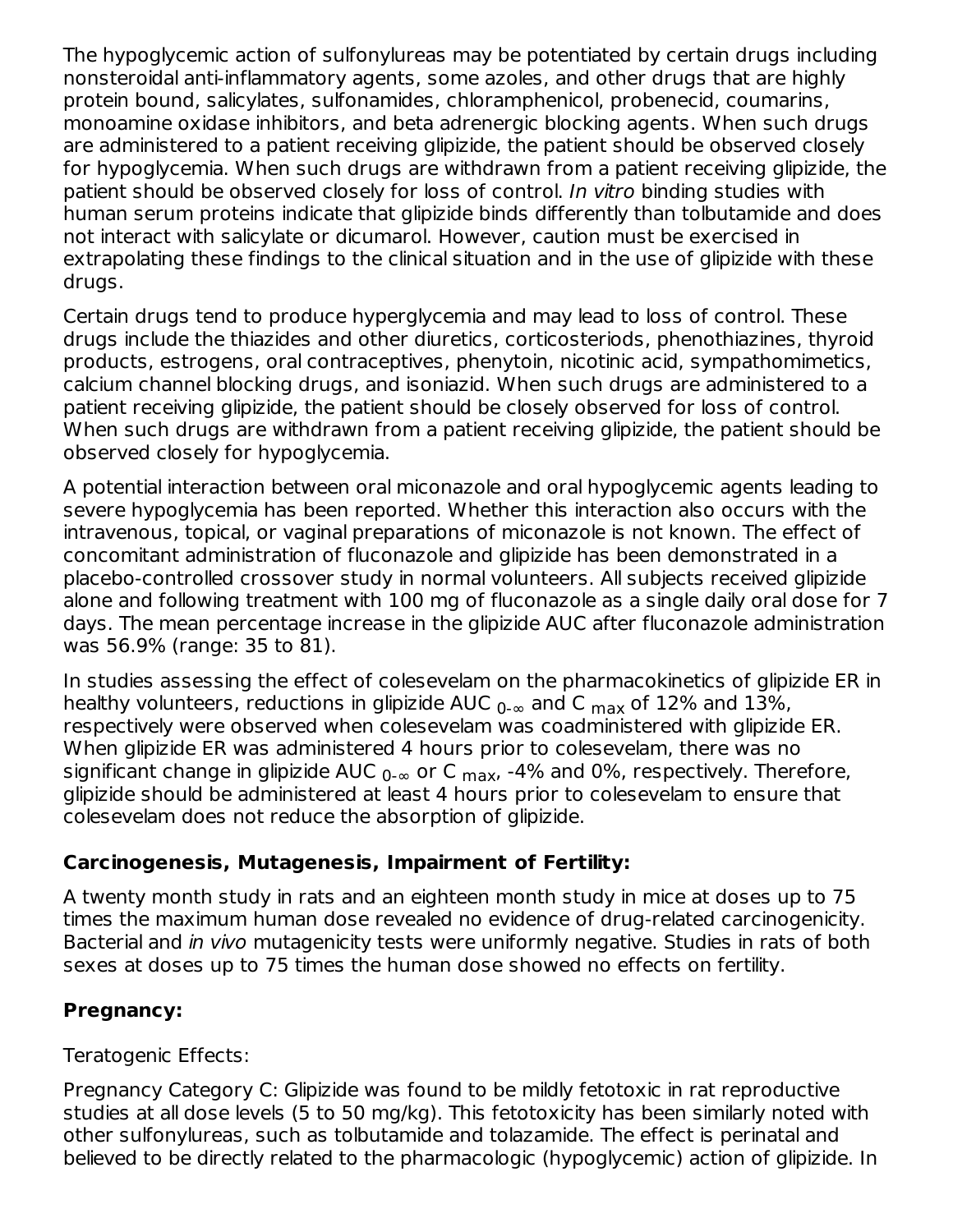studies in rats and rabbits no teratogenic effects were found. There are no adequate and well controlled studies in pregnant women. Glipizide should be used during pregnancy only if the potential benefit justifies the potential risk to the fetus.

Because recent information suggests that abnormal blood glucose levels during pregnancy are associated with a higher incidence of congenital abnormalities, many experts recommend that insulin be used during pregnancy to maintain blood glucose levels as close to normal as possible.

#### **Nonteratogenic Effects:**

Prolonged severe hypoglycemia (4 to 10 days) has been reported in neonates born to mothers who were receiving a sulfonylurea drug at the time of delivery. This has been reported more frequently with the use of agents with prolonged half-lives. If glipizide is used during pregnancy, it should be discontinued at least one month before the expected delivery date.

#### **Nursing Mothers:**

Although it is not known whether glipizide is excreted in human milk, some sulfonylurea drugs are known to be excreted in human milk. Because the potential for hypoglycemia in nursing infants may exist, a decision should be made whether to discontinue nursing or to discontinue the drug, taking into account the importance of the drug to the mother. If the drug is discontinued and if diet alone is inadequate for controlling blood glucose, insulin therapy should be considered.

#### **Pediatric Use:**

Safety and effectiveness in children have not been established.

## **Geriatric Use:**

A determination has not been made whether controlled clinical studies of glipizide included sufficient numbers of subjects aged 65 and over to define a difference in response from younger subjects. Other reported clinical experience has not identified differences in responses between the elderly and younger patients. In general, dose selection for an elderly patient should be cautious, usually starting at the low end of the dosing range, reflecting the greater frequency of decreased hepatic, renal, or cardiac function, and of concomitant disease or other drug therapy.

## **ADVERSE REACTIONS**

In U.S. and foreign controlled studies, the frequency of serious adverse reactions reported was very low. Of 702 patients, 11.8% reported adverse reactions and in only 1.5% was glipizide discontinued.

#### **Hypoglycemia:** See **PRECAUTIONS** and **OVERDOSAGE** sections.

**Gastrointestinal:** Gastrointestinal disturbances are the most common reactions. Gastrointestinal complaints were reported with the following approximate incidence: nausea and diarrhea, one in seventy; constipation and gastralgia, one in one hundred. They appear to be dose-related and may disappear on division or reduction of dosage. Cholestatic jaundice may occur rarely with sulfonylureas: Glipizide should be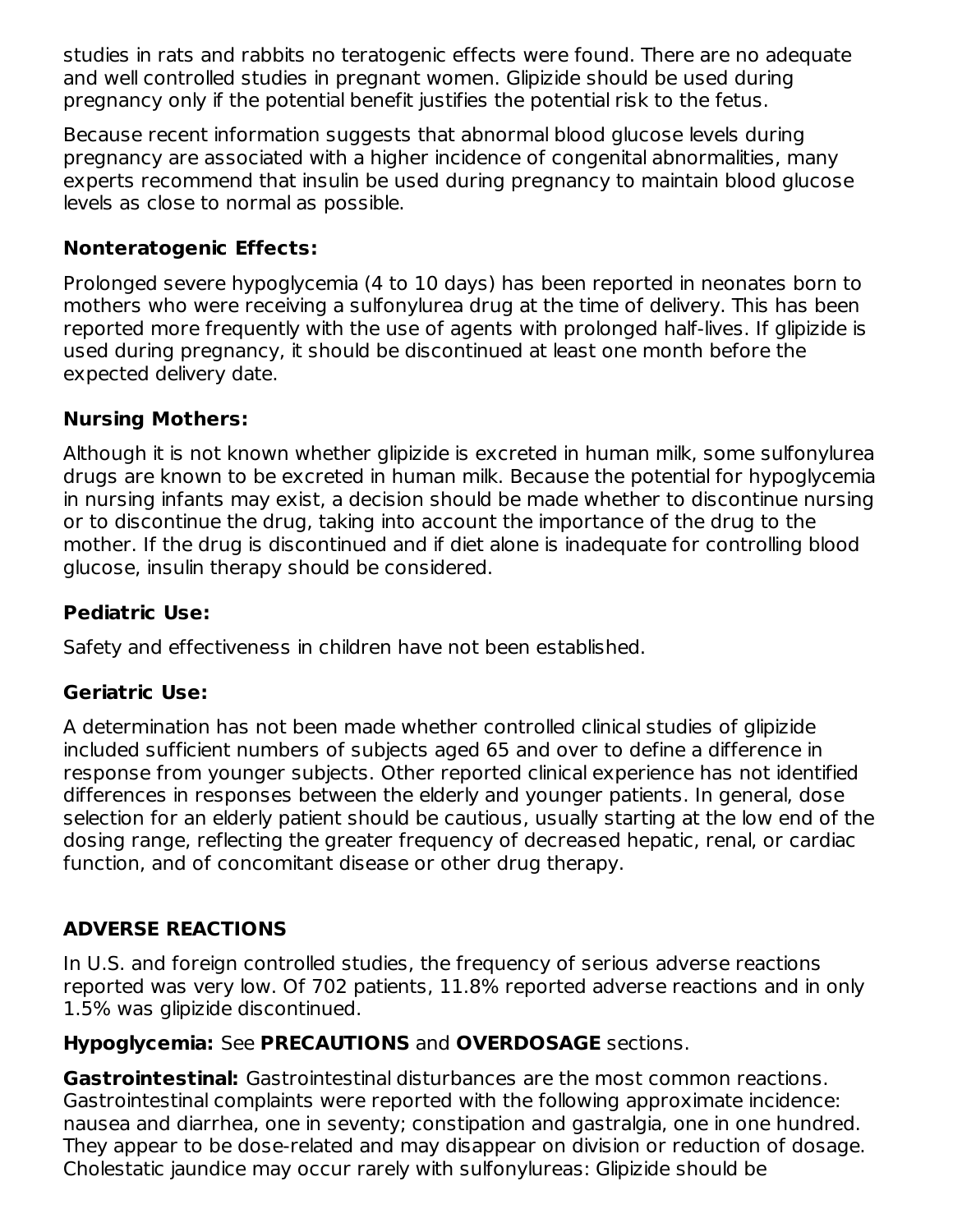discontinued if this occurs.

**Dermatologic:** Allergic skin reactions including erythema, morbilliform or maculopapular eruptions, urticaria, pruritus, and eczema have been reported in about one in seventy patients. These may be transient and may disappear despite continued use of glipizide; if skin reactions persist, the drug should be discontinued. Porphyria cutanea tarda and photosensitivity reactions have been reported with sulfonylureas.

**Hematologic:** Leukopenia, agranulocytosis, thrombocytopenia, hemolytic anemia (see **PRECAUTIONS**), aplastic anemia, and pancytopenia have been reported with sulfonylureas.

**Metabolic:** Hepatic porphyria and disulfiram-like reactions have been reported with sulfonylureas. In the mouse, glipizide pretreatment did not cause an accumulation of acetaldehyde after ethanol administration. Clinical experience to date has shown that glipizide has an extremely low incidence of disulfiram-like alcohol reactions.

**Endocrine Reactions:** Cases of hyponatremia and the syndrome of inappropriate antidiuretic hormone (SIADH) secretion have been reported with this and other sulfonylureas.

**Miscellaneous:** Dizziness, drowsiness, and headache have each been reported in about one in fifty patients treated with glipizide. They are usually transient and seldom require discontinuance of therapy.

**Laboratory Tests:** The pattern of laboratory test abnormalities observed with glipizide was similar to that for other sulfonylureas. Occasional mild to moderate elevations of SGOT, LDH, alkaline phosphatase, BUN, and creatinine were noted. One case of jaundice was reported. The relationship of these abnormalities to glipizide is uncertain, and they have rarely been associated with clinical symptoms.

## **Postmarketing Experience**

#### **The following adverse events have been reported in postmarketing surveillance:**

**Hepatobiliary:** Cholestatic and hepatocellular forms of liver injury accompanied by jaundice have been reported rarely in association with glipizide; glipizide should be discontinued if this occurs.

#### **To report SUSPECTED ADVERSE EVENTS, contact Actavis at 1-800-272-5525 or FDA at 1-800- FDA-1088 or http://www.fda.gov/ for voluntary reporting of adverse reactions.**

## **OVERDOSAGE**

There is no well documented experience with glipizide overdosage. The acute oral toxicity was extremely low in all species tested (LD50 greater than 4 g/kg).

Overdosage of sulfonylureas including glipizide can produce hypoglycemia. Mild hypoglycemic symptoms without loss of consciousness or neurologic findings should be treated aggressively with oral glucose and adjustments in drug dosage and/or meal patterns. Close monitoring should continue until the physician is assured that the patient is out of danger. Severe hypoglycemic reactions with coma, seizure, or other neurological impairment occur infrequently, but constitute medical emergencies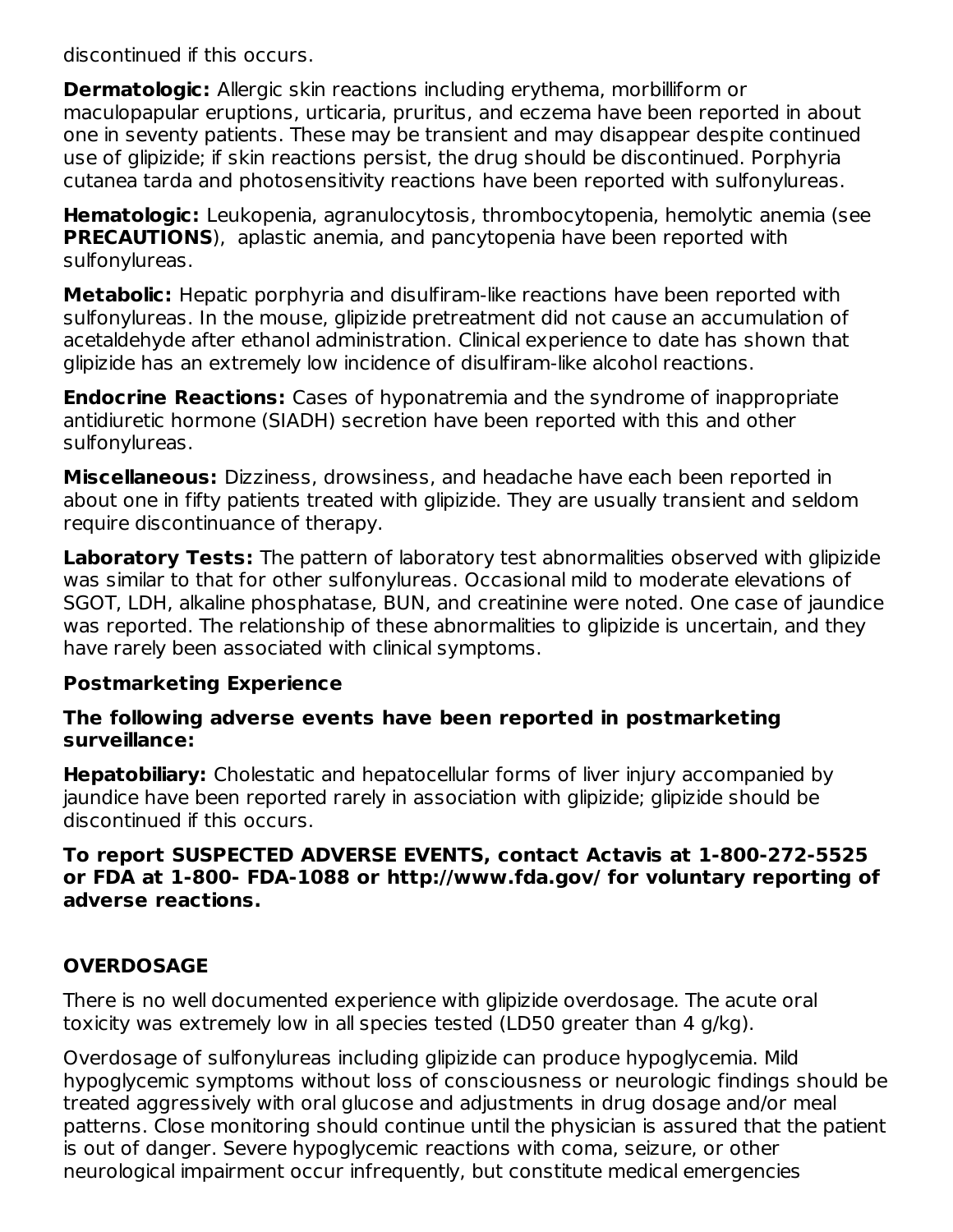requiring immediate hospitalization. If hypoglycemic coma is diagnosed or suspected, the patient should be given a rapid intravenous injection of concentrated (50%) glucose solution. This should be followed by a continuous infusion of a more dilute (10%) glucose solution at a rate that will maintain the blood glucose at a level above 100 mg/dL. Patients should be closely monitored for a minimum of 24 to 48 hours since hypoglycemia may recur after apparent clinical recovery. Clearance of glipizide from plasma would be prolonged in persons with liver disease. Because of the extensive protein binding of glipizide, dialysis is unlikely to be of benefit.

## **DOSAGE AND ADMINISTRATION**

There is no fixed dosage regimen for the management of diabetes mellitus with glipizide or any other hypoglycemic agent. In addition to the usual monitoring of urinary glucose, the patient's blood glucose must also be monitored periodically to determine the minimum effective dose for the patient; to detect primary failure, i.e., inadequate lowering of blood glucose at the maximum recommended dose of medication; and to detect secondary failure, i.e., loss of an adequate blood-glucose-lowering response after an initial period of effectiveness. Glycosylated hemoglobin levels may also be of value in monitoring the patient's response to therapy.

Short-term administration of glipizide may be sufficient during periods of transient loss of control in patients usually controlled well on diet.

In general, glipizide should be given approximately 30 minutes before a meal to achieve the greatest reduction in postprandial hyperglycemia.

**Initial Dose:** The recommended starting dose is 5 mg, given before breakfast. Geriatric patients or those with liver disease may be started on 2.5 mg.

**Titration:** Dosage adjustments should ordinarily be in increments of 2.5 to 5 mg, as determined by blood glucose response. At least several days should elapse between titration steps. If response to a single dose is not satisfactory, dividing that dose may prove effective. The maximum recommended once daily dose is 15 mg. Doses above 15 mg should ordinarily be divided and given before meals of adequate caloric content. The maximum recommended total daily dose is 40 mg.

**Maintenance:** Some patients may be effectively controlled on a once-a-day regimen, while others show better response with divided dosing. Total daily doses above 15 mg should ordinarily be divided. Total daily doses above 30 mg have been safely given on a b.i.d. basis to long-term patients.

In elderly patients, debilitated or malnourished patients, and patients with impaired renal or hepatic function, the initial and maintenance dosing should be conservative to avoid hypoglycemic reactions (see **PRECAUTIONS** section).

**Patients Receiving Insulin:** As with other sulfonylurea-class hypoglycemics, many stable non-insulin- dependent diabetic patients receiving insulin may be safely placed on glipizide. When transferring patients from insulin to glipizide, the following general guidelines should be considered:

For patients whose daily insulin requirement is 20 units or less, insulin may be discontinued and glipizide therapy may begin at usual dosages. Several days should elapse between glipizide titration steps.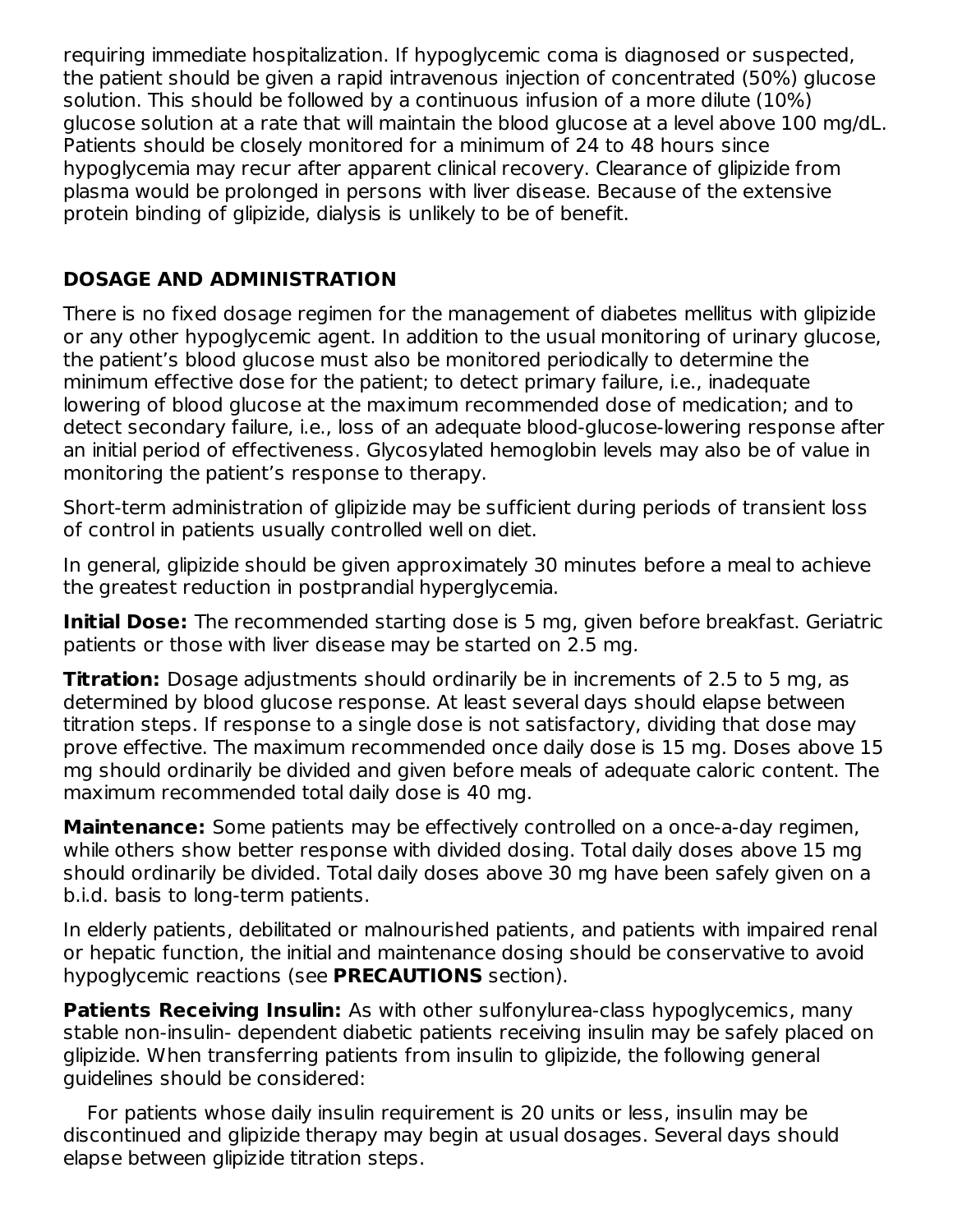For patients whose daily insulin requirement is greater than 20 units, the insulin dose should be reduced by 50% and glipizide therapy may begin at usual dosages. Subsequent reductions in insulin dosage should depend on individual patient response. Several days should elapse between glipizide titration steps.

During the insulin withdrawal period, the patient should test urine samples for sugar and ketone bodies at least three times daily. Patients should be instructed to contact the prescriber immediately if these tests are abnormal. In some cases, especially when patient has been receiving greater than 40 units of insulin daily, it may be advisable to consider hospitalization during the transition period.

**Patients Receiving Other Oral Hypoglycemic Agents:** As with other sulfonylureaclass hypoglycemics, no transition period is necessary when transferring patients to glipizide. Patients should be observed carefully (1 to 2 weeks) for hypoglycemia when being transferred from longer half-life sulfonylureas (e.g., chlorpropamide) to glipizide due to potential overlapping of drug effect.

When colesevelam is coadministered with glipizide ER, maximum plasma concentration and total exposure to glipizide is reduced. Therefore, glipizide should be administered at least 4 hours prior to colesevelam.

## **HOW SUPPLIED**

Glipizide Tablets USP, 5 mg are white, scored, round tablets debossed with **Watson 460** and are available in bottles of 100, 500 and 1000.

NDC 68071-4085-3 Bottles of 30

NDC 68071-4085-9 Bottles of 90

NDC 68071-4085-8 Bottles of 180

Store below 30°C (86°F).

Dispense in a tight container as defined in the USP.

Manufactured by:

Watson Pharma Private Limited

Verna, Salcette Goa 403 722 INDIA

Distributed by:

Actavis Pharma, Inc.

Parsippany, NJ 07054 USA

Revised: June 2015

## **PRINCIPAL DISPLAY PANEL**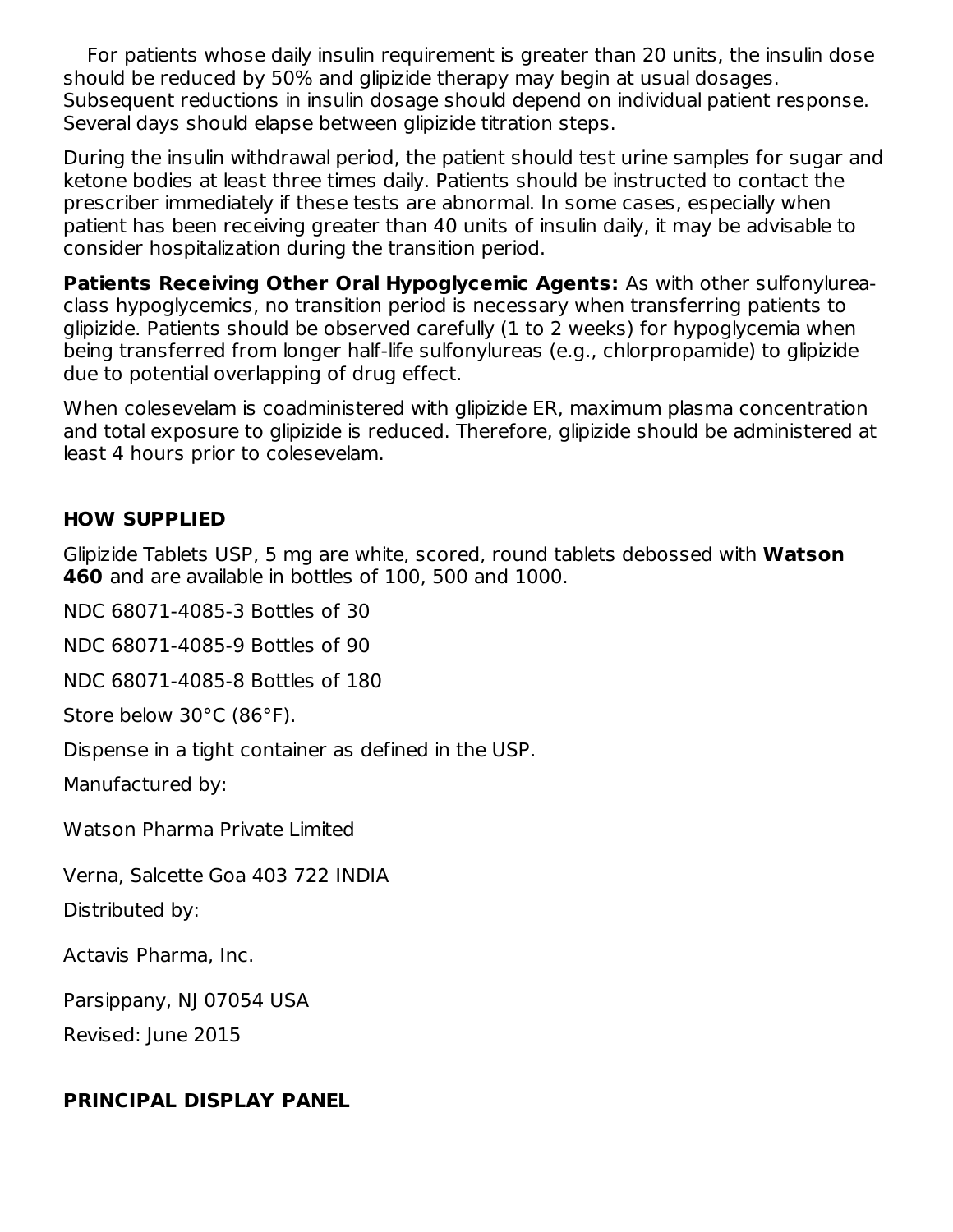

| <b>GLIPIZIDE</b><br>glipizide tablet                              |              |                                                                                   |                     |  |                   |                          |                          |                 |
|-------------------------------------------------------------------|--------------|-----------------------------------------------------------------------------------|---------------------|--|-------------------|--------------------------|--------------------------|-----------------|
|                                                                   |              |                                                                                   |                     |  |                   |                          |                          |                 |
| <b>Product Information</b>                                        |              |                                                                                   |                     |  |                   |                          |                          |                 |
| <b>Product Type</b>                                               |              | <b>Item Code</b><br><b>HUMAN PRESCRIPTION</b><br><b>DRUG</b><br>0460)<br>(Source) |                     |  |                   |                          | NDC:68071-4085(NDC:0591- |                 |
| <b>Route of Administration</b>                                    | ORAL         |                                                                                   |                     |  |                   |                          |                          |                 |
|                                                                   |              |                                                                                   |                     |  |                   |                          |                          |                 |
| <b>Active Ingredient/Active Moiety</b>                            |              |                                                                                   |                     |  |                   |                          |                          |                 |
| <b>Ingredient Name</b>                                            |              |                                                                                   |                     |  |                   | <b>Basis of Strength</b> |                          | <b>Strength</b> |
| <b>GLIPIZIDE</b> (UNII: X7WDT95N5C) (GLIPIZIDE - UNII:X7WDT95N5C) |              |                                                                                   |                     |  | <b>GLIPIZ IDE</b> |                          |                          | 5 <sub>mq</sub> |
|                                                                   |              |                                                                                   |                     |  |                   |                          |                          |                 |
| <b>Inactive Ingredients</b>                                       |              |                                                                                   |                     |  |                   |                          |                          |                 |
|                                                                   |              | <b>Ingredient Name</b>                                                            |                     |  |                   |                          |                          | <b>Strength</b> |
| <b>SILICON DIOXIDE (UNII: ETJ7Z6XBU4)</b>                         |              |                                                                                   |                     |  |                   |                          |                          |                 |
| <b>CROSCARMELLOSE SODIUM (UNII: M280L1HH48)</b>                   |              |                                                                                   |                     |  |                   |                          |                          |                 |
| <b>ANHYDROUS LACTOSE (UNII: 3SY5LH9PMK)</b>                       |              |                                                                                   |                     |  |                   |                          |                          |                 |
| CELLULOSE, MICROCRYSTALLINE (UNII: OP1R32D61U)                    |              |                                                                                   |                     |  |                   |                          |                          |                 |
| STARCH, CORN (UNII: O8232NY3SJ)                                   |              |                                                                                   |                     |  |                   |                          |                          |                 |
| <b>STEARIC ACID (UNII: 4ELV7Z65AP)</b>                            |              |                                                                                   |                     |  |                   |                          |                          |                 |
|                                                                   |              |                                                                                   |                     |  |                   |                          |                          |                 |
| <b>Product Characteristics</b>                                    |              |                                                                                   |                     |  |                   |                          |                          |                 |
| Color                                                             | white        |                                                                                   | <b>Score</b>        |  |                   | 2 pieces                 |                          |                 |
| <b>Shape</b>                                                      | <b>ROUND</b> |                                                                                   | <b>Size</b>         |  |                   | 8 <sub>mm</sub>          |                          |                 |
| <b>Flavor</b>                                                     |              |                                                                                   | <b>Imprint Code</b> |  |                   | Watson; 460              |                          |                 |
| <b>Contains</b>                                                   |              |                                                                                   |                     |  |                   |                          |                          |                 |
|                                                                   |              |                                                                                   |                     |  |                   |                          |                          |                 |
|                                                                   |              |                                                                                   |                     |  |                   |                          |                          |                 |